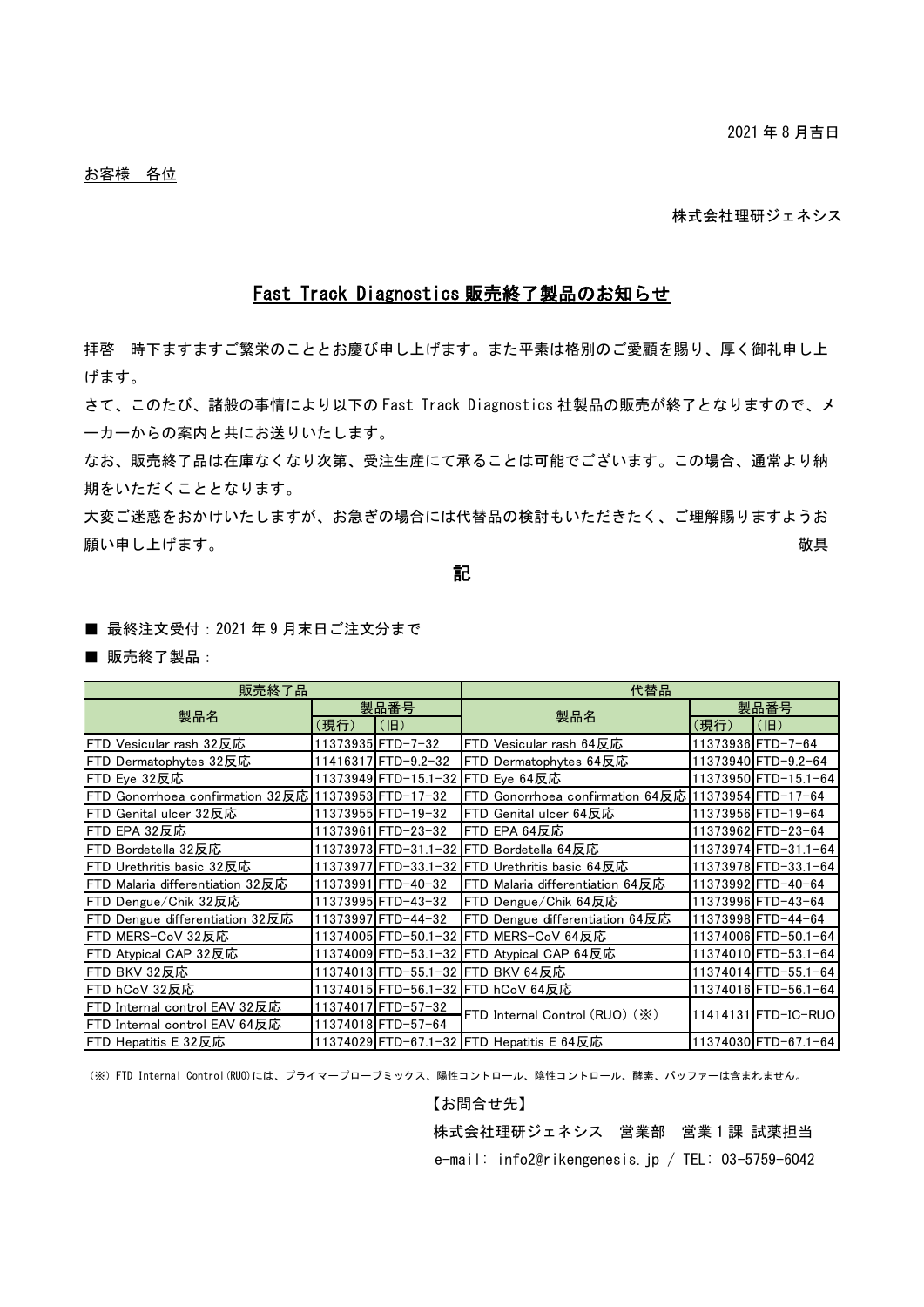

## **MOLECULAR DIAGNOSTICS: Fast Track Diagnostics Research Use Only (RUO)**

## **Fast Track Diagnostics Luxembourg S.à r.l.**

August 2021

Dear Valued Customer,

At Fast Track Diagnostics Luxembourg S.à r.l (FTD), a Siemens Healthineers company, we continuously review our product portfolio in order to be able to deliver you with optimal molecular diagnostics solutions.

As a result of our ongoing portfolio assessment, a decision has been made to discontinue commercialization of several 32-test formatted kits of our Research Use Only (RUO) product line. **The 64 test formatted kits will continue to be made available.** In addition, both the 32-test and 64-test formatted kits for the FTD Internal control EAV (RUO) will be discontinued. These decisions have been made due to a much higher demand for the 64-test formatted kit as well as a low global demand for the FTD Internal control EAV kit. Streamlining our product offering to better match customer demand will allow us to continue to provide you with high-quality and efficient service.

Table 1 lists the FTD RUO kits that will be discontinued. A last time order may be submitted for these kits up until October 1, 2021.

| <b>Assay Kit Description</b>           | <b>FTD Catalogue Number</b> | <b>SMN</b> |
|----------------------------------------|-----------------------------|------------|
| FTD Vesicular rash (32) (RUO)          | FTD-7-32-RUO                | 11373935   |
| FTD Dermatophytes (32) (RUO)           | FTD-9.2-32-RUO              | 11416317   |
| FTD Eye (32) (RUO)                     | FTD-15.1-32-RUO             | 11373949   |
| FTD Gonorrhoea confirmation (32) (RUO) | FTD-17-32-RUO               | 11373953   |
| FTD Genital ulcer (32) (RUO)           | FTD-19-32-RUO               | 11373955   |
| FTD EPA (32) (RUO)                     | FTD-23-32-RUO               | 11373961   |
| FTD Bordetella (32) (RUO)              | FTD-31.1-32-RUO             | 11373973   |
| FTD Urethritis basic (32) (RUO)        | FTD-33.1-32-RUO             | 11373977   |
| FTD Malaria differentiation (32) (RUO) | FTD-40-32-RUO               | 11373991   |
| FTD Dengue/Chik (32) (RUO)             | FTD-43-32-RUO               | 11373995   |
| FTD Dengue differentiation (32) (RUO)  | FTD-44-32-RUO               | 11373997   |
| FTD MERS-CoV (32) (RUO)                | FTD-50.1-32-RUO             | 11374005   |
| FTD Atypical CAP (32) (RUO)            | FTD-53.1-32-RUO             | 11374009   |
| FTD BKV (32) (RUO)                     | FTD-55.1-32-RUO             | 11374013   |
| FTD hCoV (32) (RUO)                    | FTD-56.1-32-RUO             | 11374015   |
| FTD Internal control EAV (32) (RUO)    | FTD-57-32-RUO               | 11374017   |
| FTD Internal control EAV (64) (RUO)    | FTD-57-64-RUO               | 11374018   |
| FTD Hepatitis E (32) (RUO)             | FTD-67.1-32-RUO             | 11374029   |

**Table 1. Fast Track Diagnostics Research Use Only Kits to be discontinued:** 

HOOD05162003215847©Fast Track Diagnostics Luxembourg S.à r.l. 29, rue Henri Koch, L-4354 Esch-sur-Alzette, Luxembourg **Page 1 of 2** Alexander Page 1 of 2